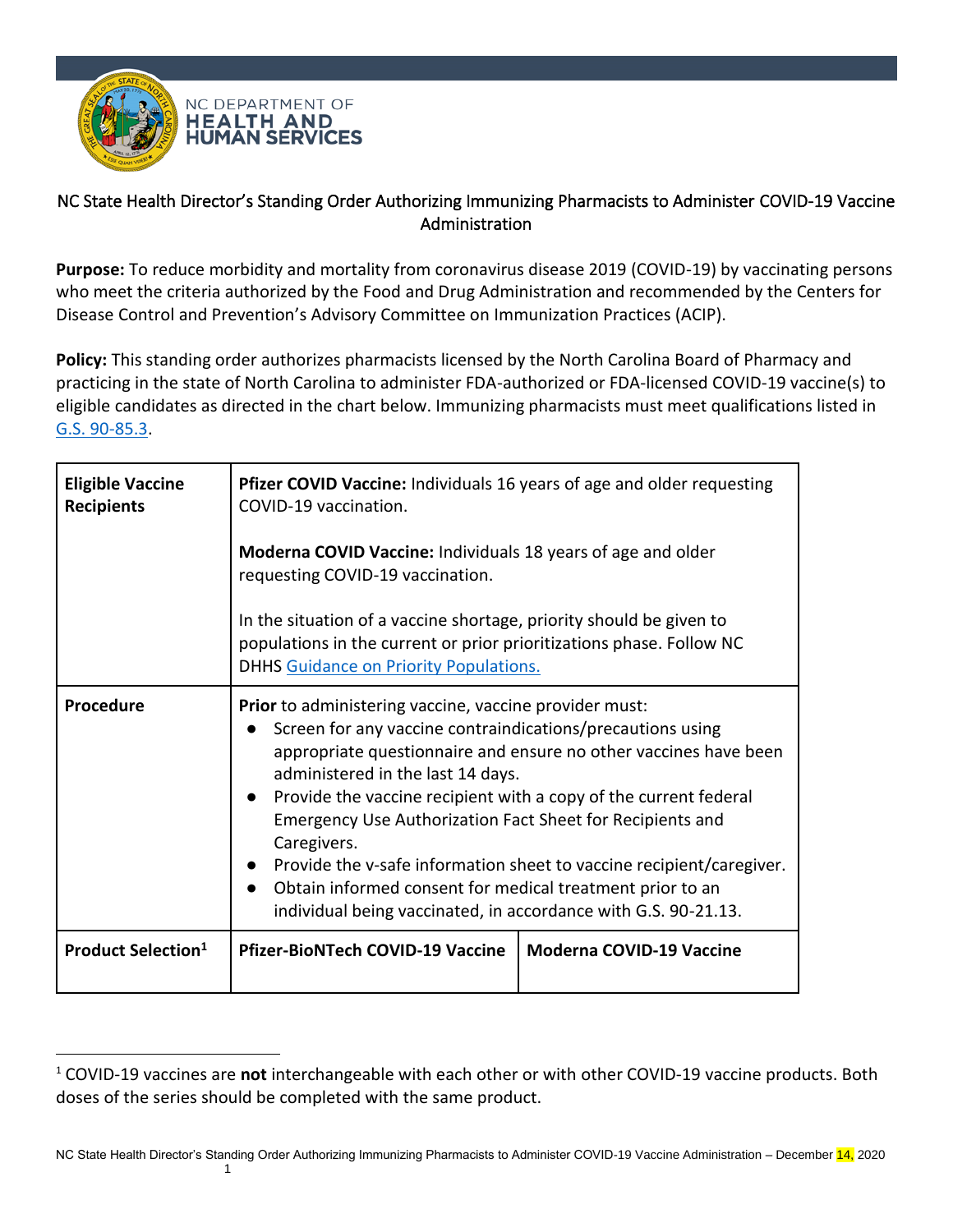



| <b>Dose</b>                       | The Pfizer-BioNTech COVID-19<br>Vaccine is administered as a series<br>of two doses (0.3 mL each), 3<br>weeks (21 days) apart.                                                                                                                                                                                                                                                                                                                                                                                                                                                                                                                                                                                                                           | The Moderna COVID-19 Vaccine is<br>administered intramuscularly as a<br>series of two doses (0.5 mL each)<br>1 month (28 days) apart.                                                          |
|-----------------------------------|----------------------------------------------------------------------------------------------------------------------------------------------------------------------------------------------------------------------------------------------------------------------------------------------------------------------------------------------------------------------------------------------------------------------------------------------------------------------------------------------------------------------------------------------------------------------------------------------------------------------------------------------------------------------------------------------------------------------------------------------------------|------------------------------------------------------------------------------------------------------------------------------------------------------------------------------------------------|
| <b>Contraindications</b>          | History of a severe allergic reaction (e.g., anaphylaxis) to any component<br>of the vaccine for both Pfizer-BioNTech COVID-19 and Moderna COVID-<br>19 vaccines.                                                                                                                                                                                                                                                                                                                                                                                                                                                                                                                                                                                        |                                                                                                                                                                                                |
| <b>Precautions</b>                | History of severe allergic reaction (e.g., anaphylaxis) to any other<br>٠<br>vaccine or injectable therapy<br>Moderate to severe acute illness                                                                                                                                                                                                                                                                                                                                                                                                                                                                                                                                                                                                           |                                                                                                                                                                                                |
| Directions for Use <sup>2</sup>   | Using aseptic technique, mix Pfizer-<br>BioNTech COVID-19 Vaccine with<br>0.9% sodium chloride diluent<br>according to manufacturer's<br>instructions. Inject 0.3 mL by<br>intramuscular injection into the<br>deltoid muscle of the arm.                                                                                                                                                                                                                                                                                                                                                                                                                                                                                                                | Using aseptic technique, withdraw<br>0.5 mL of the Moderna COVID-19<br>vaccine from the multi-dose vial<br>and administer by intramuscular<br>injection into the deltoid muscle<br>of the arm. |
| <b>Reporting and</b><br>Follow-Up | Record COVID-19 vaccination in the pharmacy record within 24<br>hours and record all required data elements in the COVID-19<br>Vaccine Management System (CVMS) or applicable reporting<br>system as indicated by CDC agreement within 72 hours of vaccine<br>administration.<br>Vaccine recipients and/or their legal representative must be<br>provided with a personal vaccine record indicating the date of<br>vaccination, product name/manufacturer, lot number,<br>name/location of administering pharmacy, and when the recipient<br>needs to return for the second dose of either the Pfizer-BioNTech<br>or the Moderna COVID-19 Vaccine.<br>Notify the vaccine recipients' primary care provider within 24 hours<br>of vaccine administration. |                                                                                                                                                                                                |
| <b>Emergency Protocol</b>         | In accordance with ACIP's General Best Practices Guidance for<br>Immunization, all individuals receiving a vaccine should be observed<br>for at least 15 minutes following vaccination. Persons with a history                                                                                                                                                                                                                                                                                                                                                                                                                                                                                                                                           |                                                                                                                                                                                                |

<sup>&</sup>lt;sup>2</sup> Appropriate needle gauge and needle length for vaccine administration can be found in the COVID-19 Vaccine Protocol.